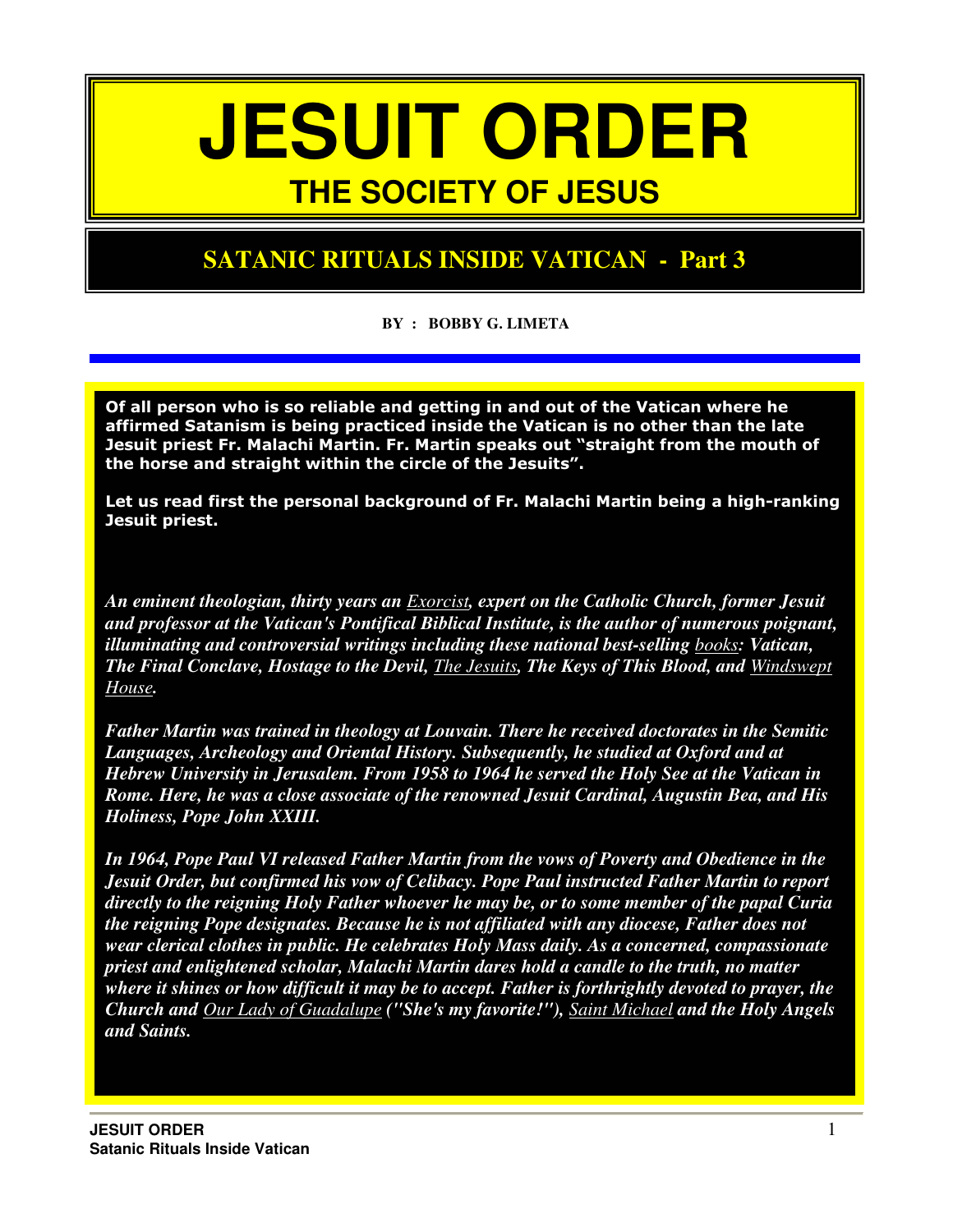*Fr. Malachi Martin affirms: Satanism practiced in the Vatican* 

*"How I warned and warned that satan would enter into the highest realms of the hierarchy in Rome. The Third Secret, My child, is that satan would enter into My Son's Church." - Our Lady of the Roses, May 13, 1978.* 

#### **Fr. Malachi Martin's accusations :**

*In The Fatima Crusader article, Malachi Martin, a scholar, Vatican insider, and best-selling author, said, "Anybody who is acquainted with the state of affairs in the Vatican in the last 35 years is well aware that the prince of darkness has had and still has his surrogates in the court of St. Peter in Rome."* 

*From 1958 until 1964, Jesuit priest Malachi Martin served in Rome where he was a close associate of, and carried out many sensitive missions for the renowned Jesuit Cardinal Augustin Bea and the pope. Released afterwards from his vows of poverty and obedience at his own request (but still a priest), he ultimately moved to New York and became a best-selling writer of fiction and non-fiction.* 

*Martin had first made reference to a diabolic rite held in Rome in his 1990 non-fiction bestseller about geopolitics and the Vatican, The Keys of This Blood, in which he wrote:* 

**"Most frighteningly for [Pope] John Paul [II], he had come up against the irremovable** 

**presence of a malign strength in his own Vatican and in certain bishops' chanceries. It was** 

**what knowledgeable Churchmen called the 'superforce.' Rumors, always difficult to verify,** 

**tied its installation to the beginning of Pope Paul VI's reign in 1963. Indeed Paul had alluded**

**somberly to 'the smoke of Satan which has entered the Sanctuary'. . . an oblique reference to**

**an enthronement ceremony by Satanists in the Vatican. Besides, the incidence of Satanic** 

**pedophilia—rites and practices— was already documented among certain bishops and** 

**priests as widely dispersed as Turin, in Italy, and South Carolina, in the United States. The** 

**cultic acts of Satanic pedophilia are considered by professionals to be the culmination of the** 

**Fallen Archangel's rites." (p. 632)**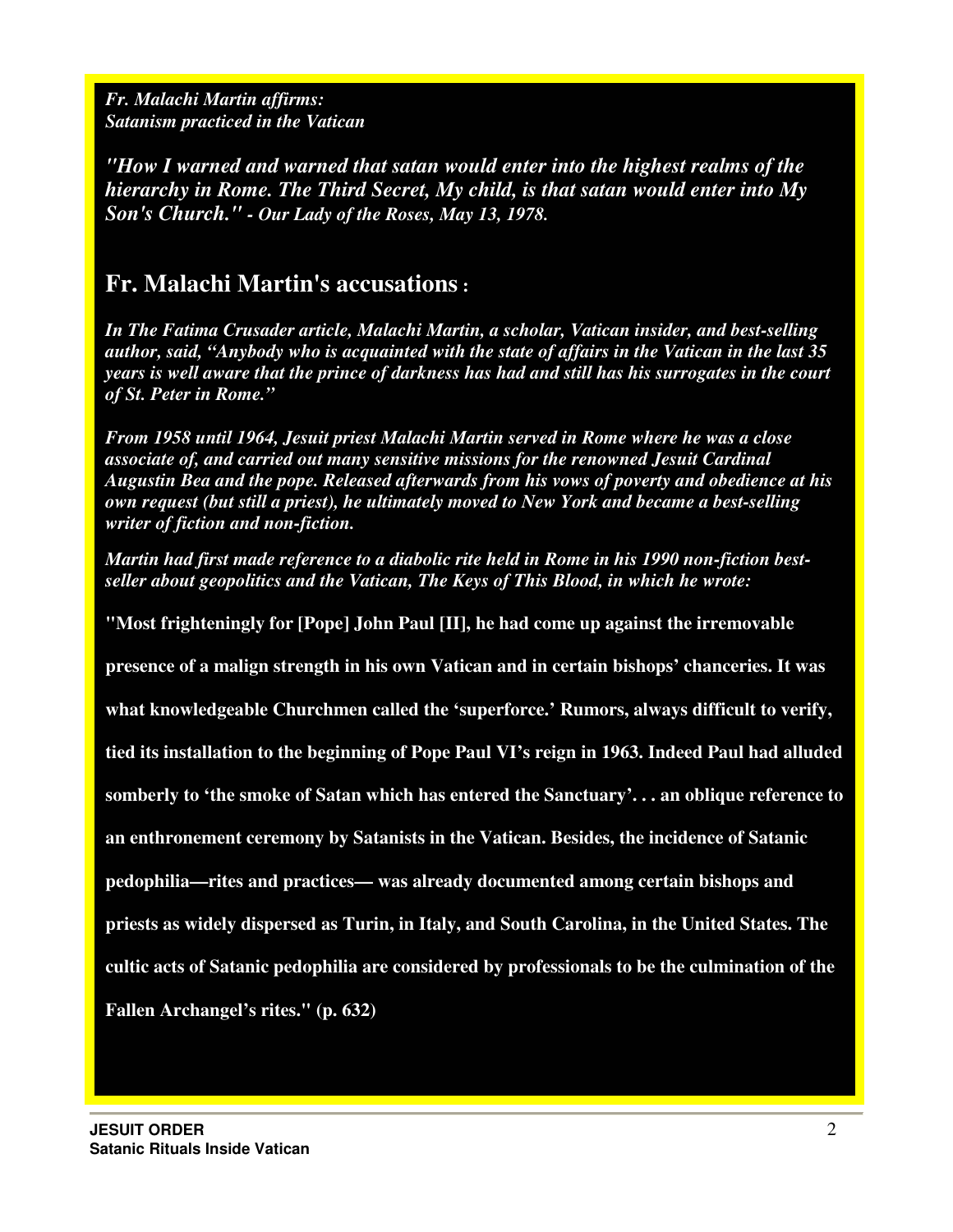*These allegations have largely gone unnoticed, possibly because he was so crafty in his descriptions that he might even have been referring to the coronation of Pope Paul VI. But he revealed much more about this alleged ritual in one of his last works, Windswept House: A Vatican Novel (1996). In this story, he vividly described a ceremony called "The Enthronement of the Fallen Archangel Lucifer" supposedly held in St. Paul's Chapel in the Vatican, but linked with concurrent satanic rites here in the U.S., on June 29, 1963, barely a week after the election of Paul VI. In the novel, before he dies, a pope leaves a secret account of the situation on his desk for the next occupant of the throne of Peter, a thinly-disguised John Paul II.* 

 *According to* **The New American***, Martin confirmed that the ceremony did indeed occur as he had described. "Oh yes, it is true; very much so," the magazine reported he said. "But the only way I could put that down into print is in novelistic form."* 

 *Martin's accusation of a satanic ritual at the Vatican was also confirmed by John Loeffler, host of the Steel on Steel radio show. Mr. Loeffler personally asked Fr. Malachi Martin (who had been a regular guest on his show) about the reported dedication to satan within the Vatican:* 

*"You know Malachi confirmed—the first part of his book, Windswept House—he confirmed the dedication of the Vatican to satan in a secret ceremony that occurred unknown even to the Pope at that time, that he managed to pick up. And I did ask him, 'Was this true? Did it happen?' And he [Fr. Martin] said, 'yes, it did.'" - John Loeffler (July 29, 2000 radio show)* 

*Fr. Malachi Martin said more members of the clergy are becoming aware of the situation. An archbishop several years ago also accused high members of the hierarchy in Rome of practicing satanism. The Italian newspaper Il Tempo and other major daily papers reported this stunning news (Italian newspaper articles).*

#### *A Dark Vision*

*Just how bad did Martin judge things to be? Extremely so:* 

*"Suddenly it became unarguable that now during this papacy, the Roman Catholic organization carried a permanent presence of clerics who worshipped Satan and liked it; of bishops and priests who sodomized boys and each other; of nuns who performed the "Black Rites" of Wicca, and who lived in lesbian relationships . . . every day, including Sundays and Holy Days, acts of heresy and blasphemy and outrage and indifference were committed and permitted at holy Altars by men who had been called to be priests. Sacrilegious actions and rites were not only performed on Christ's Altars, but had the connivance or at least the tacit permission of certain Cardinals, archbishops, and bishops. . . In total number they were a minority—anything from one to ten percent of Church personnel. But of that minority, many occupied astoundingly high positions or rank.... The facts that brought the Pope to a new level of suffering were mainly two: The systematic organizational links—the network, in other words that had been established between certain clerical homosexual groups and Satanist covens. And the inordinate power and influence of that network." (pp. 492-3)*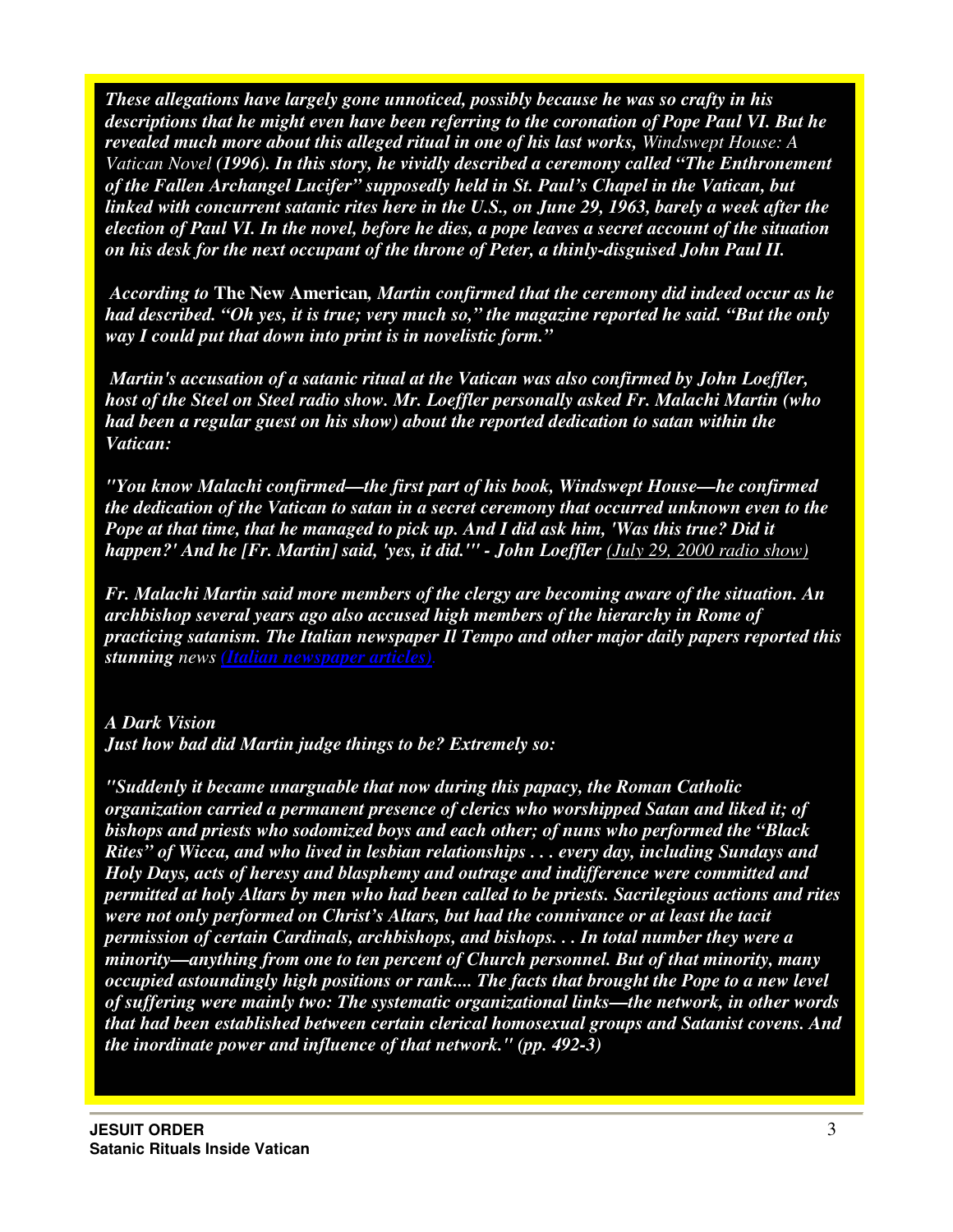*At the time of his passing on July 27, 1999, Martin was at work on what he said would be his most controversial and important book. Primacy: How the Institutional Roman Catholic Church became a Creature of The New World Order was to deal with power and the papacy. This work was to analyze the revolutionary shift that lies at the heart of what many see as the breakdown of papal power. It was to be a book of predictions about the Vatican and the world in the first decades of the new millennium.* 

*Fr. Malachi Martin never recanted any of his claims that the scene in Windswept House was based on an actual satanic ritual in the Vatican in the first days of the reign of Pope Paul VI, nor that there exists a general satanic conspiracy within the Roman Catholic Church.* 

*In this story, he vividly described a diabolical ceremony called "The Enthronement of the hangel Lucifer*" supposedly held in St. Paul's Chapel within the Vatican, but *linked with concurrent satanic rites here in the US, on June 29, 1963, barely a week after the election of Paul VI. In this novel, before he dies, a pope leaves a secret account of the situation on his desk for the next occupant of the throne of Peter, a thinly-disguised John Paul II.* 

From THE NORTHERN LIGHT **1017 Yellowstone, Laurel, MT 59044** 

## **Satanism Is Practiced in Vatican!**

Reprinted with permission from The Fatima Crusader, 452 Kraft Road, Fort Eerie, ON L2A 4M7 1-800-263-8160 The Fatima Crusader

*[The information contained in the following article is presented by those alligned with John Paul II, and therefore may actually minimize the significance. Additional links below.]*

*In recent weeks, a firestorm has been raging in Italy. The controversy revolves around the statements Archbishop Emmanuel Milingo, who made formal allegations that satanic activity is taking place inside the Vatican. When questioned by the Italian press about the allegations, he said that he stood by them. The Archbishop chose the Fatima 2000 International Congress on World Peace held in Rome in November 1996 hosted by the Fatima Crusader magazine as a platform to first make these allegations public.*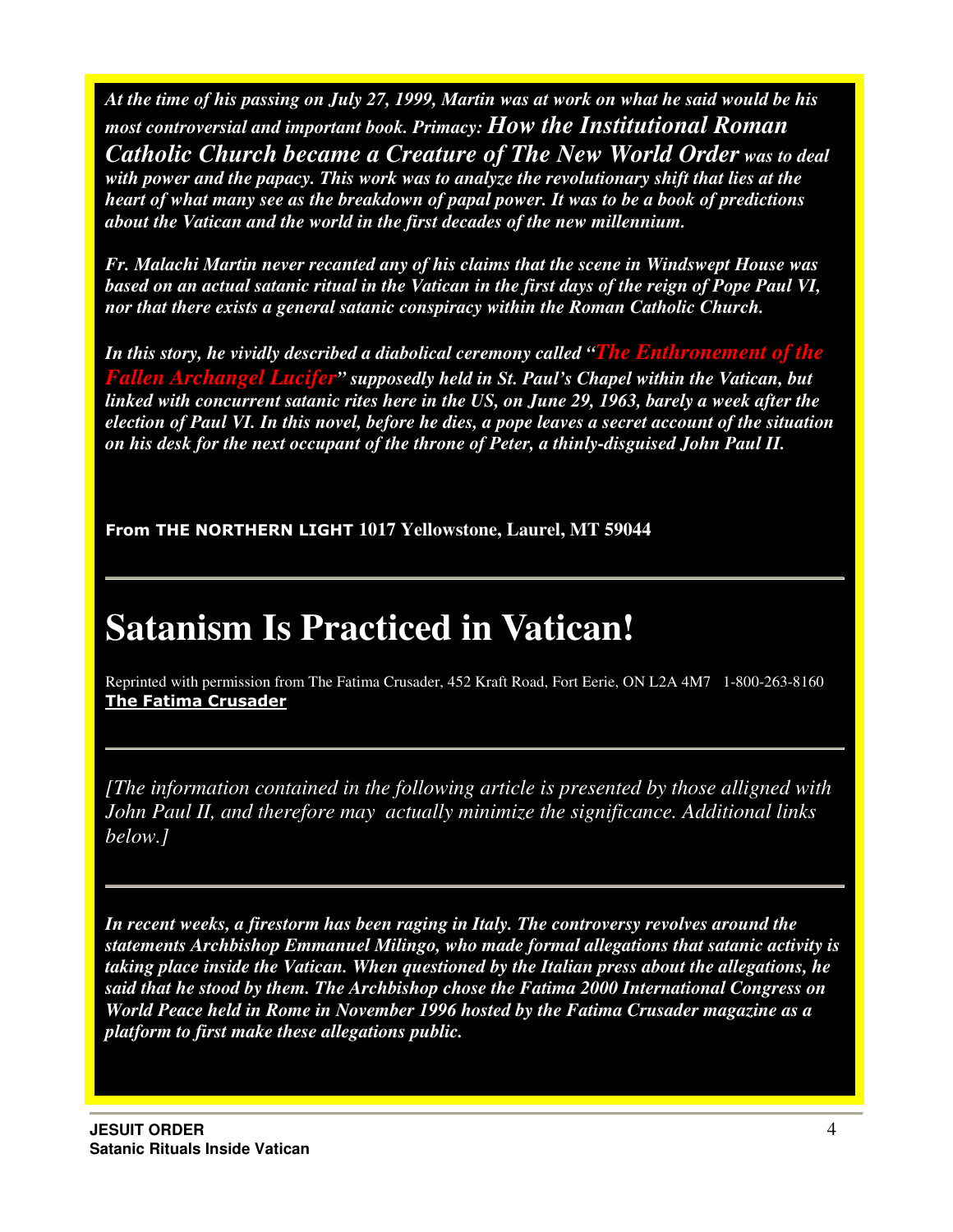*The Fatima 2000 Congress was sponsored by publisher Father Nicholas Gruner, who has spent the past 18 years attempting to persuade the Vatican to consecrate Russia to the Immaculate Heart of Mary as She requested in apparitions to three shepherd children at Fatima, Portugal, in 1917. Father Gruner has also sought disclosure of the Third Secret, which has been kept under lock and key in the Vatican since it was delivered there in 1957 and read by Pope John XXIII in private. Archbishop Milingo, who works inside the Vatican, as the Special Delegate to The Pontifical Council for the Pastoral Care of Immigrants and Itinerants, is uniquely qualified to speak on the issue of satanism. Besides his responsibilities in the Vatican, the Archbishop is a world renowned veteran exorcist.* 

*These allegations by Milingo are particularly interesting to informe Catholics because the statements that the Archbishop is making are very similar to the recent book written by the well respected Catholic writer, Dr. Malachi Martin.* 

*Dr. Martin's new book, Windswept House, which was published in 1996, was written as fiction, but renown author and editor Father Charles Fiore, FSSP, claims in his review of the book, which was printed in the Catholic Family News, July 1996, that it is "a novel in which actual persons and events are disguised as fiction."* 

*Dr. Martin's book is shocking because in it he describes a satanic ritual which took place at Saint Paul s Chapel inside Vatican City, on June 29,1963. Windswept House gives a scary depiction of high ranking Churchmen taking oaths signed with their own blood, who plot to destroy the Church from within and participate in meticulously enacted rituals that blaspheme and devilishly mimic the Holy Sacrifice of the Mass. When Malachi Martin was questioned in Fatima shortly after the Archbishop's speech, he said, "Archbishop Milingo is a good Bishop and his contention that there are satanists in Rome is completely correct. Anybody who is acquainted with the state of affairs in the Vatican in the last 35 years is well aware that the prince of darkness has had and still has his surrogates in the court of St. Peter in Rome."* 

*Dr. Martin concluded his statement by discussing the importance of the work of Father Nicholas Gruner, by saying "Father Gruner is fulfilling a desperately needed function in the ongoing perception of Mary's role in the salvation of our imperilled world. Father Gruner is absolutely correct that the consecration of Russia as Our Lady desired, has not been executed. It may not be too late if Father Gruner's plea is heeded in time."* 

*Dr. Martin was Secretary to Cardinal Bea in the Vatican. Dr.Martin says that Cardinal Bea was shown the Third Secret by Pope John XXIII, and came out of the meeting visibly shaken, expressing his distress to Dr. Martin that the Pope was not going to reveal the Third Secret to the world. Dr. Martin also confirms that the content of the Third Secret is the unprecedented crisis in contemporary Catholicism and the failure of the Hierarchy to adequately address it. In conclusion, it appears obvious that satanism is now, and has been, existing inside the walls of the Vatican itself. Through the courageous and reputable testimony of Archbishop Milingo and Dr. Malachi Martin, this deeply buried Vatican secret is now surfacing.*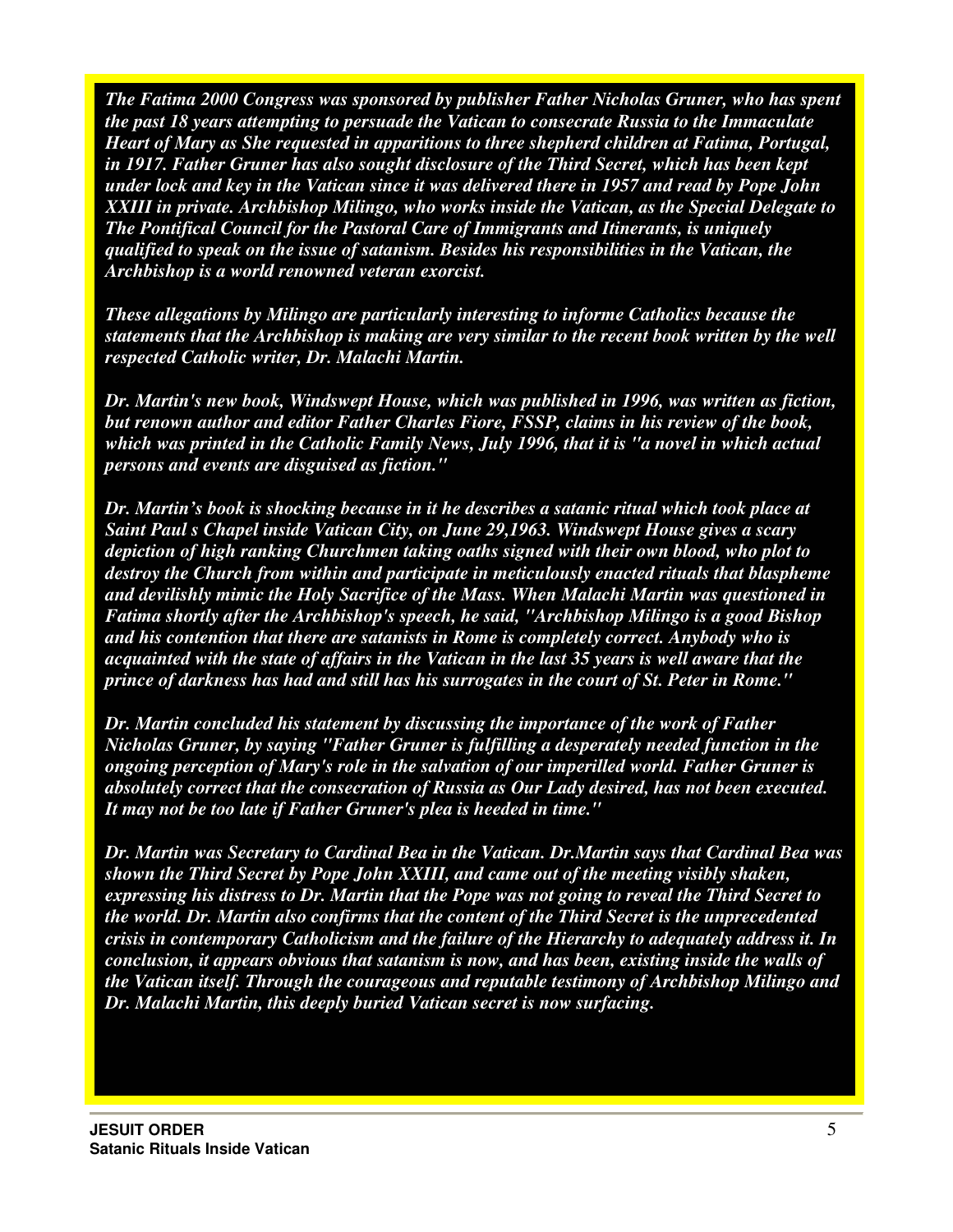#### **ENT DISCOVERY OF OLD NEWS**

#### **Witchcraft in the Vatican**

**The material between the bars is that of the** Fatima Web Page**.**

#### **Two Eminent Churchmen Declare**

**"Satanism Is Practiced in Vatican!"**

*In recent weeks, a firestorm has been raging in Italy. The controversy revolves around the statements Archbishop Emmanuel Milingo, who made formal allegations that satanic activity is taking place inside the Vatican. When questioned by the Italian press about the allegations, he said that he stood by them. The Archbishop chose the Fatima 2000 International Congress on World Peace held in Rome in November 1996 hosted by the Fatima Crusader magazine as a platform to first make these allegations public.* 

*The Fatima 2000 Congress was sponsored by publisher Father Nicholas Gruner, who has spent the past 18 years attempting to persuade the Vatican to consecrate Russia to the Immaculate Heart of Mary as She requested in apparitions to three shepherd children at Fatima, Portugal, in 1917. Father Gruner has also sought disclosure of the Third Secret, which has been kept under lock and key in the Vatican since it was delivered there in 1957 and read by Pope John XXIII in private.* 

*Archbishop Milingo, who works inside the Vatican, as the Special Delegate to The Pontifical Council for the Pastoral Care of Immigrants and Itinerants, is uniquely qualified to speak on the issue of satanism. Besides his responsibilities in the Vatican, the Archbishop is a world renowned veteran exorcist. These allegations by Milingo are particularly interesting to informed Catholics because the statements that the Archbishop is making are very similar to the recent book written by the well respected Catholic writer, Dr. Malachi Martin.* 

*Dr. Martin s new book, Windswept House, which was published in 1996, was written as fiction, but renown author and editor Father Charles Fiore, FSSP, claims in his review of the book, which was printed in the Catholic Family News, July 1996, that it is "a novel in which actual persons and events are disguised as fiction."* 

*Dr. Martin s book is shocking because in it he describes a satanic ritual which took place at Saint Paul s Chapel inside Vatican City, on June 29, 1963. Windswept House gives a scary depiction of high ranking Churchmen taking oaths signed with their own blood, who plot to destroy the Church from within and participate in meticulously enacted rituals that blaspheme and devilishly mimic the Holy Sacrifice of the Mass.*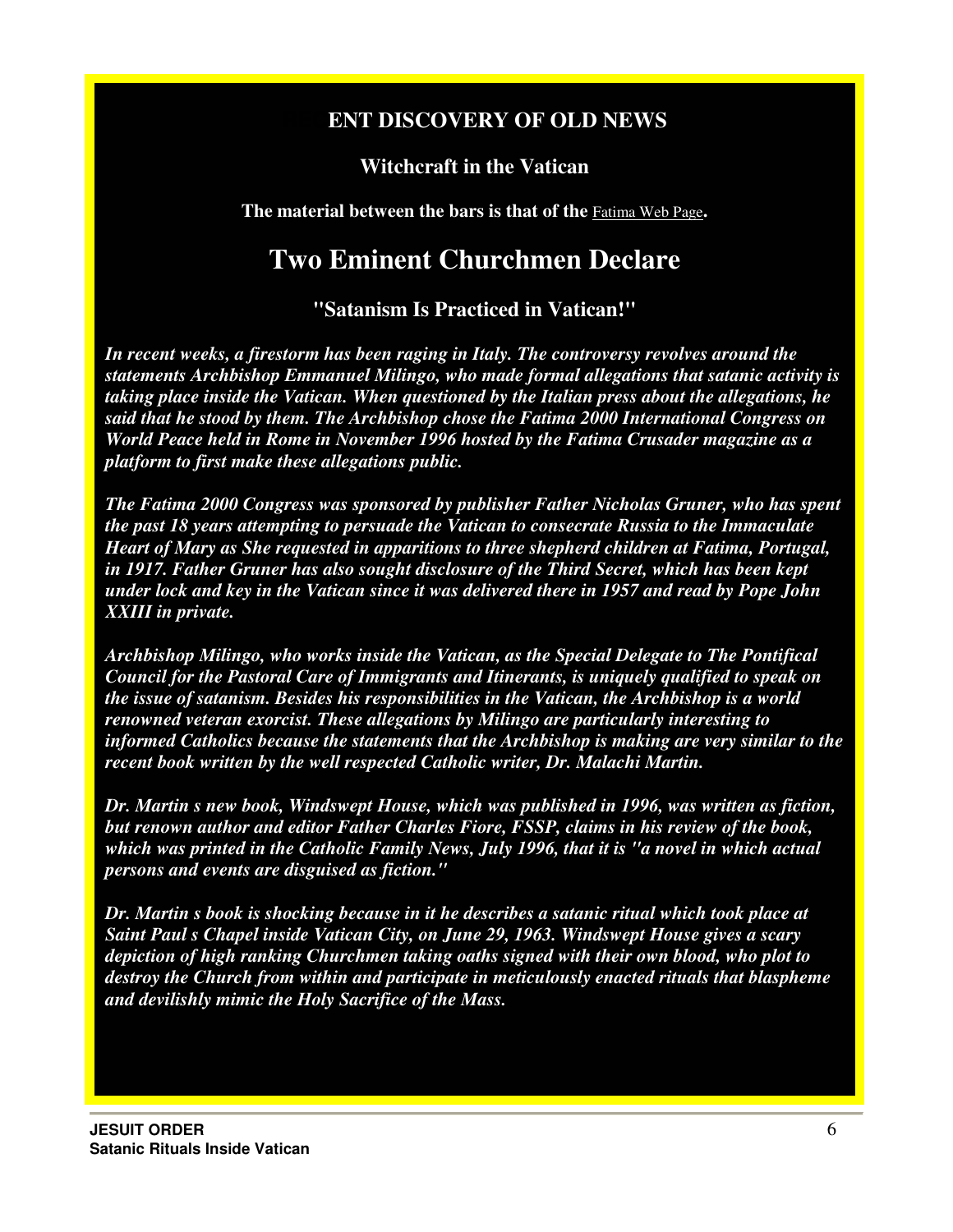*When Malachi Martin was questioned in Fatima shortly after the Archbishop's speech, he said, "Archbishop Milingo is a good Bishop and his contention that there are satanists in Rome is completely correct. Anybody who is acquainted with the state of affairs in the Vatican in the last 35 years is well aware that the prince of darkness has had and still has his surrogates in the court of St. Peter in Rome."* 

*Dr. Martin concluded his statement by discussing the importance of the work of Father Nicholas Gruner, by saying "Father Gruner is fulfilling a desperately needed function in the ongoing perception of Mary's role in the salvation of our imperilled world. Father Gruner is absolutely correct that the consecration of Russia as Our Lady desired, has not been executed. It may not be too late if Father Gruner's plea is heeded in time."* 

*Dr. Martin was Secretary to Cardinal Bea in the Vatican. Dr. Martin says that Cardinal Bea was shown the Third Secret by Pope John XXIII, and came out of the meeting visibly shaken, expressing his distress to Dr. Martin that the Pope was not going to reveal the Third Secret to the world. Dr. Martin also confirms that the content of the Third Secret is the unprecedented crisis in contemporary Catholicism and the failure of the Hierarchy to adequately address it.* 

*In conclusion, it appears obvious that satanism is now, and has been, existing inside the walls of the Vatican itself. Through the courageous and reputable testimony of Archbishop Milingo and Dr. Malachi Martin, this deeply buried Vatican secret is surfacing at long last.* 

**Editor: Steve Van Nattan--** *It would appear from the evidence and his track record that Malachi Martin is reasonably believable. He certainly has been in all the right places for the past 30 years. I am convinced that there is a problem of Satanism and witchcraft in the Vatican. "Father" Gruner is very bold in accusing the Vatican of evil, and I am told that he claims that the present Pope is not a ligitimate Pope.* 

These information are very painful reality to the millions of devout Roman Catholics. In the Philippines alone, one the most populated Roman Catholics in Asia, the Catholic Bishop Conference Of The Philippines (CBCP) and the Philippine Jesuit Foundation will never allow the Filipino people to know these well-hidden satanic rituals inside the Vatican. Of course, they will not. Because, if they will, it will be the end of Catholicism in the Philippines.

Of course, the rest of the world will never like it and not only in the Philippines. These are the reasons, the Catholic Priests did not properly nor appropriately imparted the true contents of the Bible into the hearts and minds of the Filipino people and other nationalities world wide.

If the heiarchy inside the Vatican are practicing satanic rituals, they are cohorts of the Jesuits or they are Jesuits themselves. Many historians and writers pin-pointed that the real power inside the Vatican is the Jesuit Superior General "Black Pope" and not the white Pope. The master of Pope Benedict XVI "White Pope" (formerly Cardinal Ratzinger) is no other than the Jesuit Superior General Count Peter Hans Kolvenbach the "Black Pope".